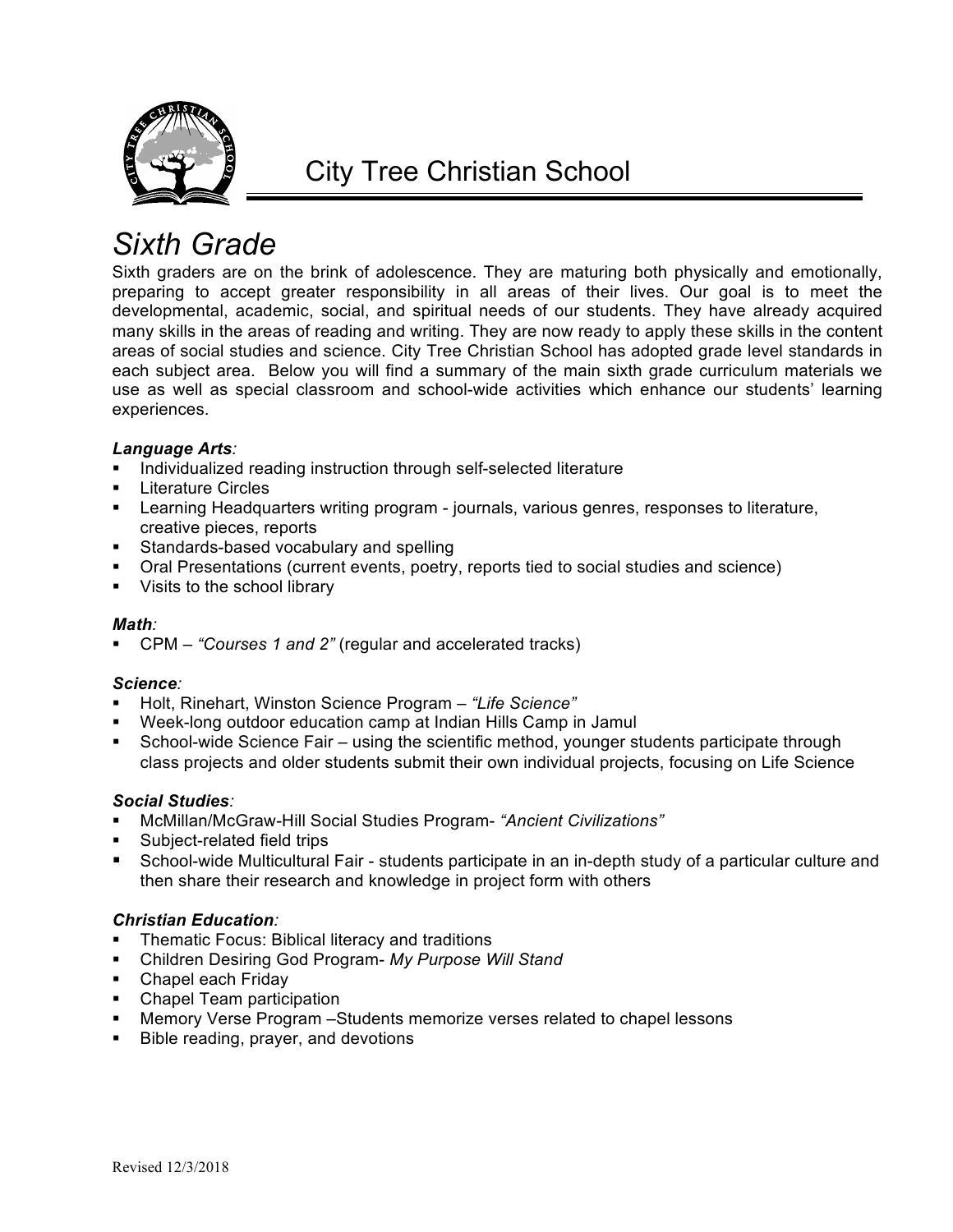## *Physical Education:*

- Physical Education units at the Kroc Center: (i.e. swimming, basketball, fitness, volleyball, etc.)
- § Physical Education in the park City Tree instructors (i.e. soccer, track & field, etc.)
- Fitness Skills
- § Presidential Fitness Program and testing
- § Fitness Fairs
- Mile Fun Runs in the park

# *Health:*

- § Glencoe, McGraw/Hill Health Education Program: *"Teen Health".* Integrated into science and physical education curriculum as well as presented as special unit presentations throughout the year.
- § Human development

# *Spanish:*

- § McDougall/Littell Spanish *"En Espanol 1A"*. Academic Spanish program. Prepares students for 2<sup>nd</sup> year Spanish in high school.
- § Bridging year- Basic Spanish to Spanish 1 conversation, dialog memorization, grammar, vocabulary, pronunciation, reading, writing
- § Hispanic culture Estados Unidos, Ciudad de Mexico, San Juan Puerto Rico

# *Band:*

- § *"Essential Elements for Band"* Comprehensive band method
- § Music theory and instrument technique sight-reading
- San Diego Symphony field trips
- § Performances: Coronado Christmas Parade, School-wide Christmas and Spring Programs, various community performances
- § Extracurricular Jazz Band *"Jazz Ensemble Method*" Standard of Excellence, *Smart Music* online band tutorial program

# *Supplementary Curriculum:*

- Technology: Students use in classroom laptop lab and visit the computer lab during open lab time and with subject matter teachers. During designated technology units, the focus is on learning to use Microsoft Office applications, as well as internet sites and applications, as effective resources and tools for learning. Using a combination of theme-based and grade-specific curriculum projects, students will learn advanced skills in creating documents, reports, brochures, multimedia presentations, spreadsheets and graphs. Students will also focus on improving keyboarding skills with speed and accuracy and model safe internet and social media behavior.
- Art: Special units are taught in art history, theory, and appreciation. Students are exposed to a variety of art mediums and given the opportunity to practice their skills in ceramics, painting, drawing, and photography.
- § Theater Arts: Eight week unit sponsored by Christian Youth Theater (CYT) culminating in a school assembly and performance. Participation in the K-8<sup>th</sup> grade Christmas and Spring music programs.
- § Life Skills:Instruction includes academic study skills and habits.

## *School Sponsored Extra Curricular Activities*

- § Chapel Team (band, vocals, technology)
- **Jazz Band (6<sup>th</sup>-8<sup>th</sup> grades)**
- Student Council
- Athletics: volleyball (girls), basketball
- § Academic Tutoring
- Cinematography Club
- §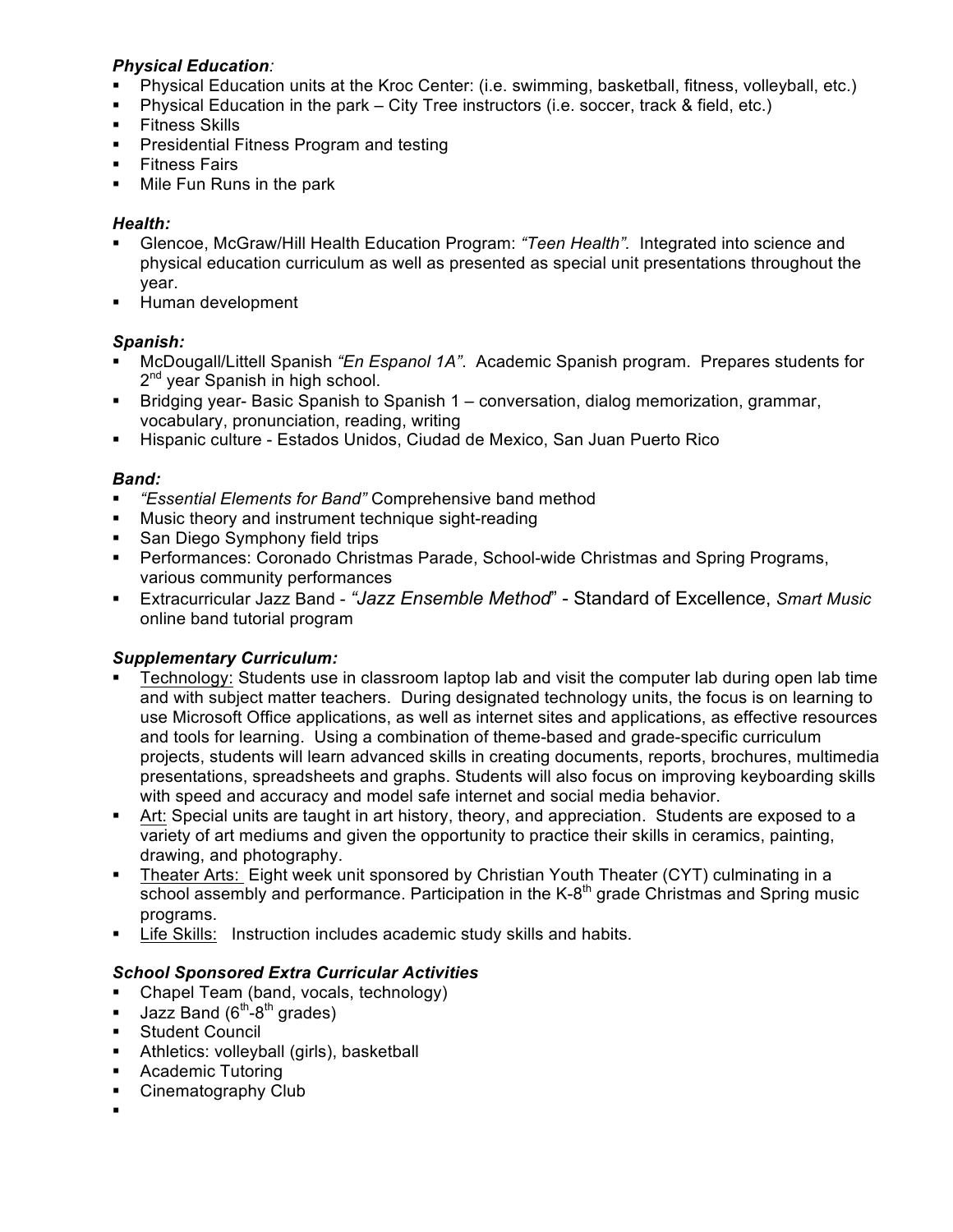

# *Seventh Grade*

Seventh graders have entered their adolescent years. They continue to mature both physically and emotionally, preparing to accept greater responsibility in all areas of their lives. Our goal is to meet the developmental, academic, social, and spiritual needs of our students. They are refining many skills in the areas of reading and composition and using those skills in other core disciplines: social studies, science, foreign language, and Christian Education. Students also begin to apply abstract thinking skills to mathematics. City Tree Christian School has adopted grade level standards in each subject area. Below you will find a summary of the main seventh grade curriculum materials we use as well as special classroom and school-wide activities which enhance our students' learning experiences.

## *Language Arts:*

- Individualized reading instruction through self-selected literature
- § Literature Circles
- § Learning Headquarters writing program journals, various genres, responses to literature, creative pieces, reports
- Standards-based spelling and vocabulary development
- § Oral Presentations (current events, poetry, reports tied to social studies and science)
- Visits to the school library

## *Math:*

■ CPM – "Courses 2 and 3" (regular and accelerated tracks)

## *Science:*

- § Holt, Rinehart, Winston Science Program *"Life Science"*
- § 3-day Catalina Science Adventure Camp
- § School-wide Science Fair using the scientific method, younger students participate through class projects and older students submit their own individual projects focusing on Life Science
- § Greater San Diego Science and Engineering Fair

#### *Social Studies:*

- § Glencoe, McGraw/Hill Social Studies Program- *"Medieval and Early Modern Times"*
- § Subject-related field trips
- § School-wide Multicultural Fair students participate in an in-depth study of a particular culture and then share their research and knowledge in project form with others

#### *Christian Education:*

- § Thematic Focus: Biblical literacy and traditions
- § Children Desiring God Program- *My Purpose Will Stand*
- Chapel each Friday
- Chapel Team participation
- § Memory Verse Program Students memorize verses related to chapel lessons
- Bible reading, prayer, and devotions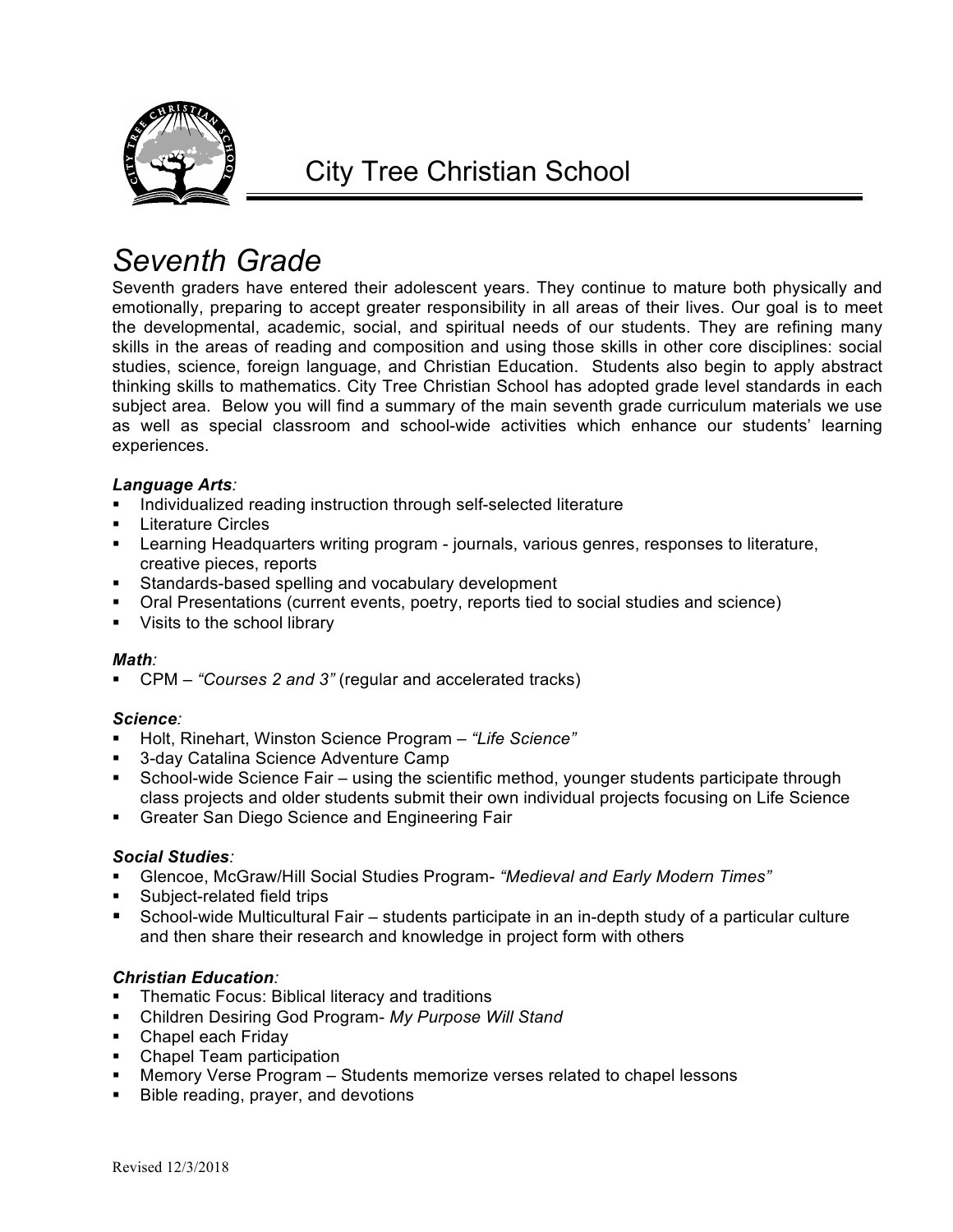## *Physical Education:*

- Physical Education units at the Kroc Center: (i.e. swimming, basketball, fitness, volleyball, etc.)
- § Physical Education in the park City Tree instructors (i.e. soccer, track & field, etc.)
- Fitness Skills
- § Presidential Fitness Program and testing
- § Fitness Fairs
- Mile Fun Runs in the park

# *Health:*

- § Glencoe, McGraw/Hill Health Education Program: *"Teen Health".* Integrated into science and physical education curriculum as well as presented as part of Life Skills unit.
- § Human development

# *Spanish:*

- § McDougall/Littell Spanish: *"En Espanol 1B"*. Academic Spanish program. Prepares students in  $7<sup>th</sup>$  and  $8<sup>th</sup>$  grade for  $2<sup>nd</sup>$  year Spanish in high school.
- § Spanish 1 conversation, dialog memorization, grammar, vocabulary, pronunciation, reading, writing
- **EXTES** Hispanic culture Oaxaca, Barcelona-España, and Ecuador-Quito

# *Band:*

- § *"Essential Elements for Band"* Comprehensive band method
- § Music theory and instrument technique sight-reading
- San Diego Symphony field trips
- § Performances: Coronado Christmas Parade, School-wide Christmas and Spring Programs, various community performances
- § Extracurricular Jazz Band *"Jazz Ensemble Method*" Standard of Excellence, *Smart Music* online band tutorial program

# *Supplementary Curriculum:*

- Technology: Students use in classroom laptop lab and visit the computer lab during open lab time and with subject matter teachers. During designated technology units, the focus is on learning to use Microsoft Office applications, as well as internet sites and applications, as effective resources and tools for learning. Using a combination of theme-based and grade-specific curriculum projects, students will learn advanced skills in creating documents, reports, brochures, multimedia presentations, spreadsheets and graphs. Students will also focus on improving keyboarding skills with speed and accuracy and model safe internet and social media behavior.
- Art: Special units are taught in art history, theory, and appreciation. Students are exposed to a variety of art mediums and given the opportunity to practice their skills in ceramics, painting, drawing, and photography.
- § Theater Arts: Eight week unit sponsored by Christian Youth Theater (CYT) culminating in a showcase for family and friends. Participation in K-8 Christmas and Spring music programs.
- Life Skills: Instruction includes preparation for high school and college, career planning, and health.

## *School Sponsored Extra Curricular Activities*

- § Chapel Team (band, vocals, technology)
- **Jazz Band (6<sup>th</sup>-8<sup>th</sup> grades)**
- Student Council
- **•** Athletics: volleyball, basketball
- § Academic Tutoring
- § Cinematography Club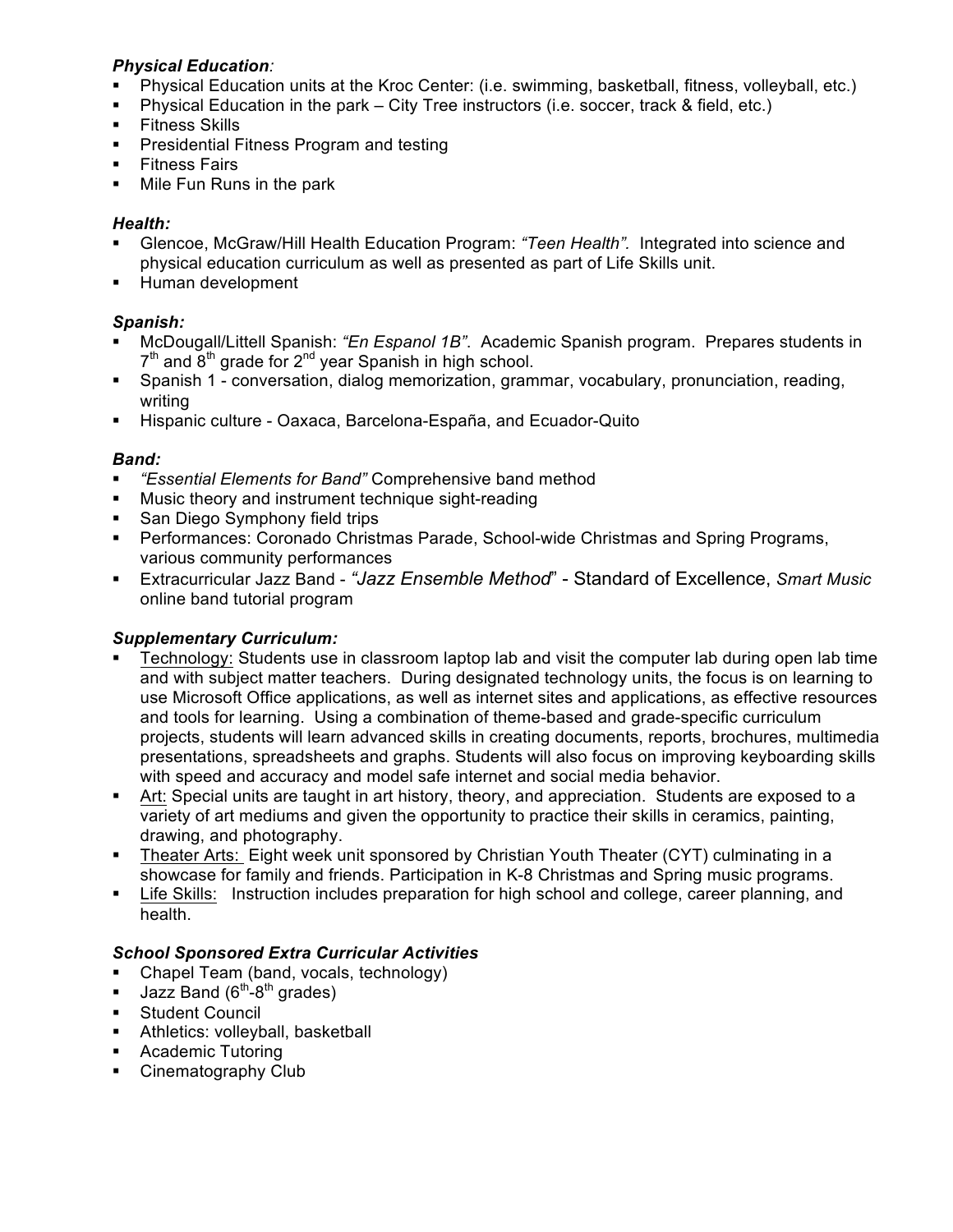

# *Eighth Grade*

Eighth graders have entered their adolescent years. They continue to mature both physically and emotionally, preparing for high school and developing the skills required to succeed therein. Our goal is to meet the developmental, academic, social, and spiritual needs of our students. They are becoming excellent critical readers and thinkers, as well as refining composition skills that are used in other core disciplines: social studies, science, foreign language, and Christian Education. Students also continue to develop and apply abstract thinking skills to mathematics. City Tree Christian School has adopted grade level standards in each subject area. Below you will find a summary of the main eighth grade curriculum materials we use as well as special classroom and school-wide activities which enhance our students' learning experiences.

#### *Language Arts:*

- Individualized reading instruction through whole class reading and self-selected literature
- § Literature Circles
- § Learning Headquarters writing program (journals, various genres, responses to literature, creative pieces, reports)
- Word Work standards-based vocabulary and writing mechanics
- § Oral Presentations (current events, poetry, reports tied to social studies and science)
- Visits to the school library

#### *Math:*

§ CPM Mathematics – Course 3 & Algebra I (regular and accelerated pacing)

## *Science:*

- § Holt, Rinehart, Winston Science Program *"Physical Science"*
- § School-wide Science Fair using the scientific method, younger students participate through class projects and older students submit their own individual projects, focusing on Physical **Science**
- § Greater San Diego Science and Engineering Fair

## *Social Studies:*

- § Glencoe, McGraw/Hill Social Studies Program- *"The American Journey"*
- Week-long Washington D.C. trip
- § School-wide Multicultural Fair each classroom does an in-depth study of a particular U.S. region and culture and then opens their doors to share their knowledge with others

## *Christian Education:*

- Thematic Focus: Christian Service & Leadership
- § Children Desiring God Program- *Your Word is Truth*
- Chapel each Friday
- Chapel Team participation
- 1-day Leadership Retreat/Conference
- Memory Verse Program students memorize verses related to chapel lessons
- Bible reading, prayer, and devotions